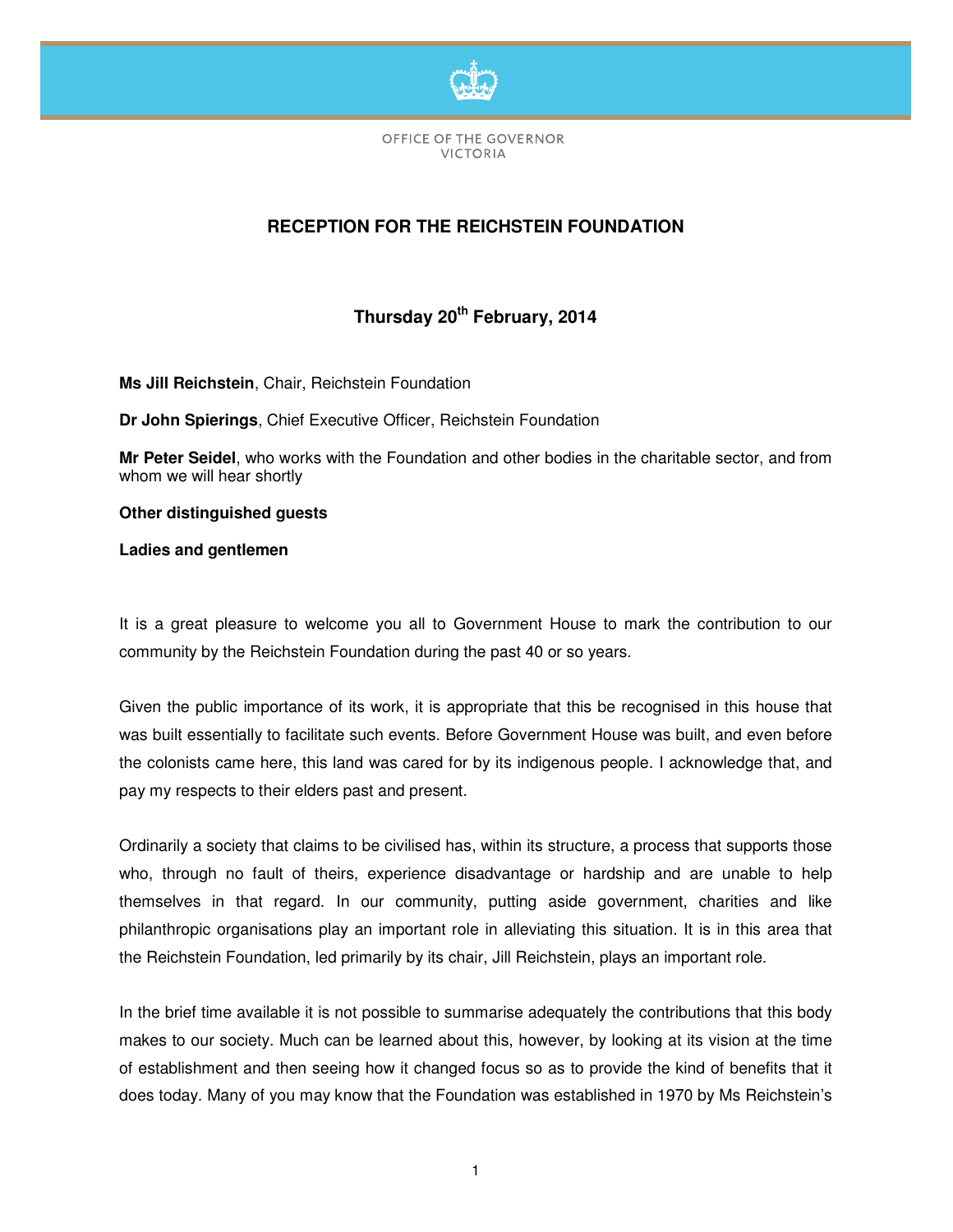late father, Lance Reichstein, the successful Victorian industrialist and Councillor of the City of Melbourne. He took this step because he wanted to give back to the community which, he said, helped him to create his wealth. At his death in 1980, the Foundation became the principal beneficiary of his estate.

During the chairmanship of its founder, and for some time thereafter, the Foundation was concerned primarily with assisting traditional charitable organisations, such as hospitals and the like. Not long after the founder's daughter took over as chair of the Foundation in the 1980s, there was a significant change in the philanthropic activities of the organisation.

Taking the view that many of the traditional charities addressed symptoms rather than causes, and being driven by the motto "change not charity", Ms Reichstein steered the Foundation to focus on philanthropy that facilitates positive social change whereby those in need have the opportunity to improve their lives. Thus, it has supported a range of programmes that were community-based and were related to the fundamental issues at that level.

In its own right, and in strategic collaboration with other foundations and private donors, as well as other pro bono workers and volunteers, the Foundation has positively helped many in our community such as women and children who have experienced family violence, people with a disability, indigenous Australians, refugees and asylum seekers, just to name some.

In some cases the Foundation took risks and funded projects other philanthropists would not fund. Although it has acknowledged having made the odd mistake, this has in no way detracted from its success in facilitating the provision of meaningful assistance to many vulnerable members of our society.

Ms Reichstein and the Foundation have also played an important leadership role in facilitating a broader understanding of social change philanthropy and in encouraging and assisting other philanthropic organisations and individuals to follow a like path. In many ways, the philosophy and work of the Foundation has encouraged many of the new generation of philanthropists to become involved by way of social investment and social entrepreneurship. The influence of Ms Reichstein in that regard has been telling.

Thus, the Foundation's vision and hands on social philanthropy has had a significant beneficial impact upon our community and it is this achievement that we are celebrating today. As Governor of Victoria and on behalf of all Victorians I congratulate and thank the Foundation for its work.

2